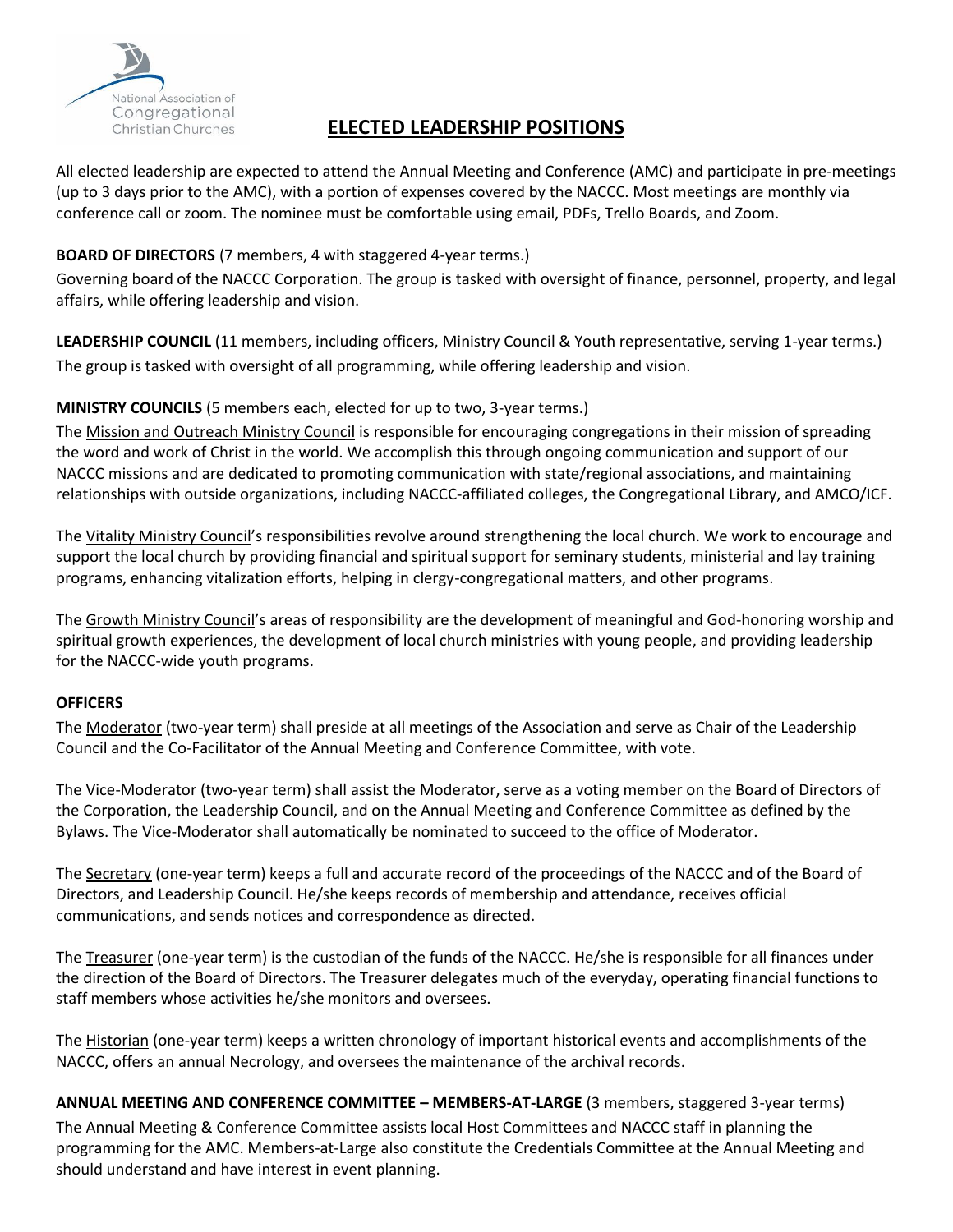

## **Leadership Team Travel Policy Overview [revised March 2019]**

While the Policy states clearly that the NACCC will pay for a portion of the expenses for Leadership Team members to attend the Annual Meeting and Conference (AMC), and, if appropriate, pre-meetings, please consider subsidizing your own travel. All NACCC Leadership Team members are asked to cover as much of the cost, up to 100%, to attend the AMC, through personal funds or subsidies from their church or state/regional association.

## **POLICY OUTLINE**

- 1. The NACCC will pay for a portion of Leadership Team expenses for one face-to-face meeting each year, to coincide with the AMC, as follows:
	- a. Costs to travel to the meeting, including transportation and meals are to be covered by the Leadership Team member.
	- b. Costs for any meals other than group meals**\*** at the AMC are to be covered by the Leadership Team member.
	- c. Registration, room (1/2 of double occupancy rate), and AMC group meals**\*** are all covered by the NACCC, through the Shared Ministries Fund or individual group travel budget.
	- d. Pre-meetings: Only authorized Leadership Team members will be covered for premeeting expenses. This does not include AMC committee members at large, who do not have pre-meeting). If you are unsure whether you are covered, contact the NACCC office.)
- 2. The "Leadership Team" is defined as: Board of Directors, Officers, Leadership Council, Ministry Councils (Growth, Missions, & Vitality), and Annual Meeting and Conference Committee Members-at-Large.
- 3. The NACCC has limited additional funds to cover travel costs for Leadership Team members who cannot afford to cover their travel costs to attend the meeting. These members are encouraged to apply for funding, with the actual amount award not to exceed \$500 per person. Requests will be handled confidentially by the Executive Director.

*\* Group meals are defined as those meals included on the registration form that are not special gatherings. As these can vary each year, Leadership Team members should consult annually with the NACCC's Meeting Planner to confirm which meals are covered by the NACCC.*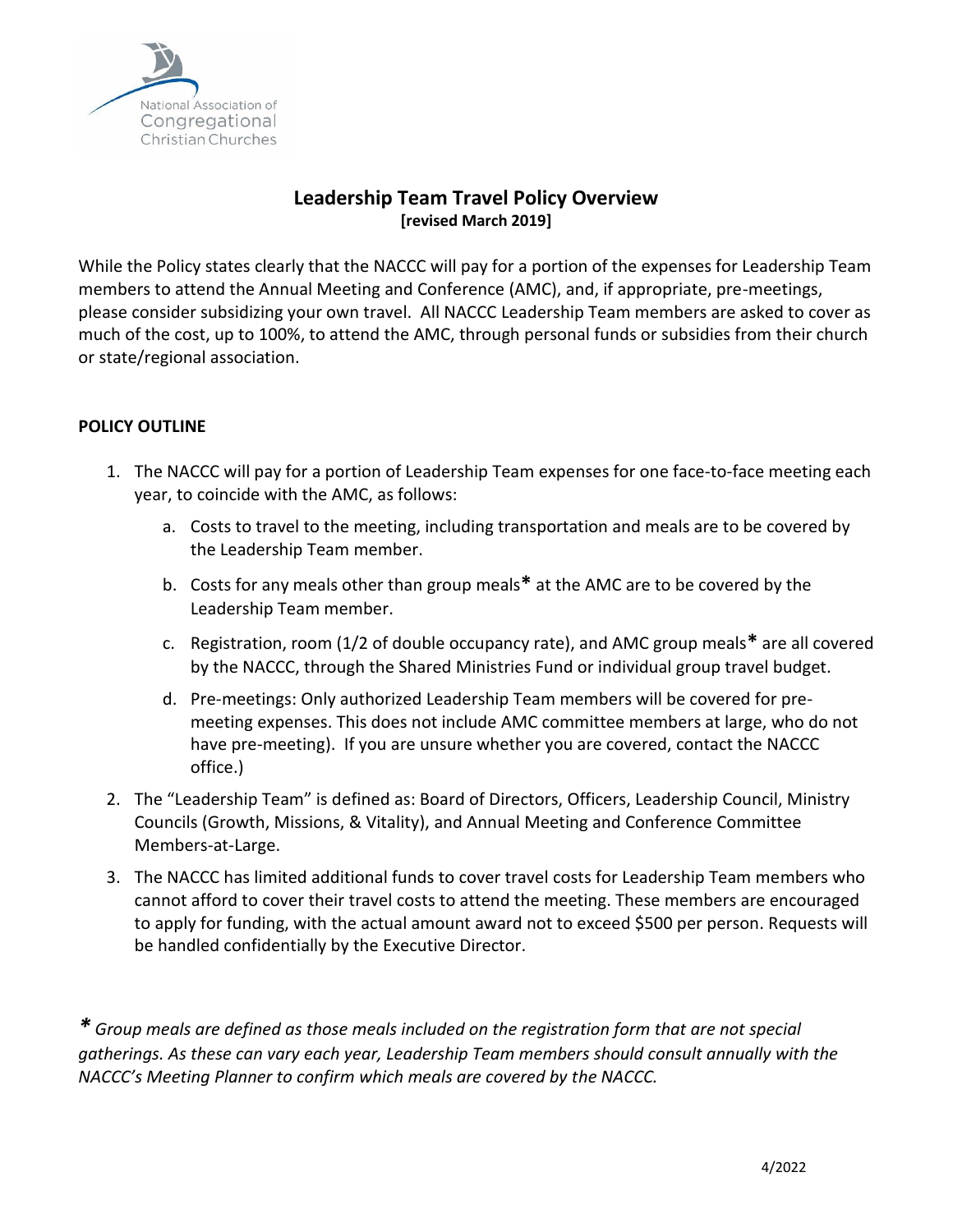

# **LEADERSHIP POSITION EXPECTATIONS AND RESPONSIBILIES**

One of the gifts of the Spirit mentioned in the New Testament scripture is administration.

The need for a strong, visionary, and committed administrative leadership team engages many individuals (including boards, councils, officers, committees, task teams, and special appointed groups) from our member churches.

## **EXPECTATIONS AND RESPONSIBILITIES**

- 1. Support and pray for the mission of the NACCC and its member churches.
- 2. Membership in a NACCC active member church that contributes annually **at least 50% of the Fair Share level giving** to the Shared Ministries Fund or commit to working with church membership to reach this level of giving. (Fair Share giving level is \$13 per member of the church).
- 3. Make an annual financial contribution to the NACCC Shared Ministries Fund by September 30<sup>th</sup>.
- 4. Familiarity with the governing documents (articles and bylaws and policies) of the NACCC.
- 5. Sign a "Conflict-of-Interest" Policy Statement annually.
- 6. Faithful attendance at meetings. (Missing three meetings annually without being excused by the chairperson shall constitute disinterest or inability to fulfill requirements of your work and may lead to removal from office.)
- 7. Respond respectfully to all decisions reached, appropriately observing the confidentiality of discussions.
- 8. Pay for all or part of your expenses associated with attendance at all meetings, and/or encourage your church to assist with expenses.
- 9. Communicate the work of the NACCC to your church and/or other NACCC churches, including, but not limited to, church leadership, church newsletters, annual reports, and websites.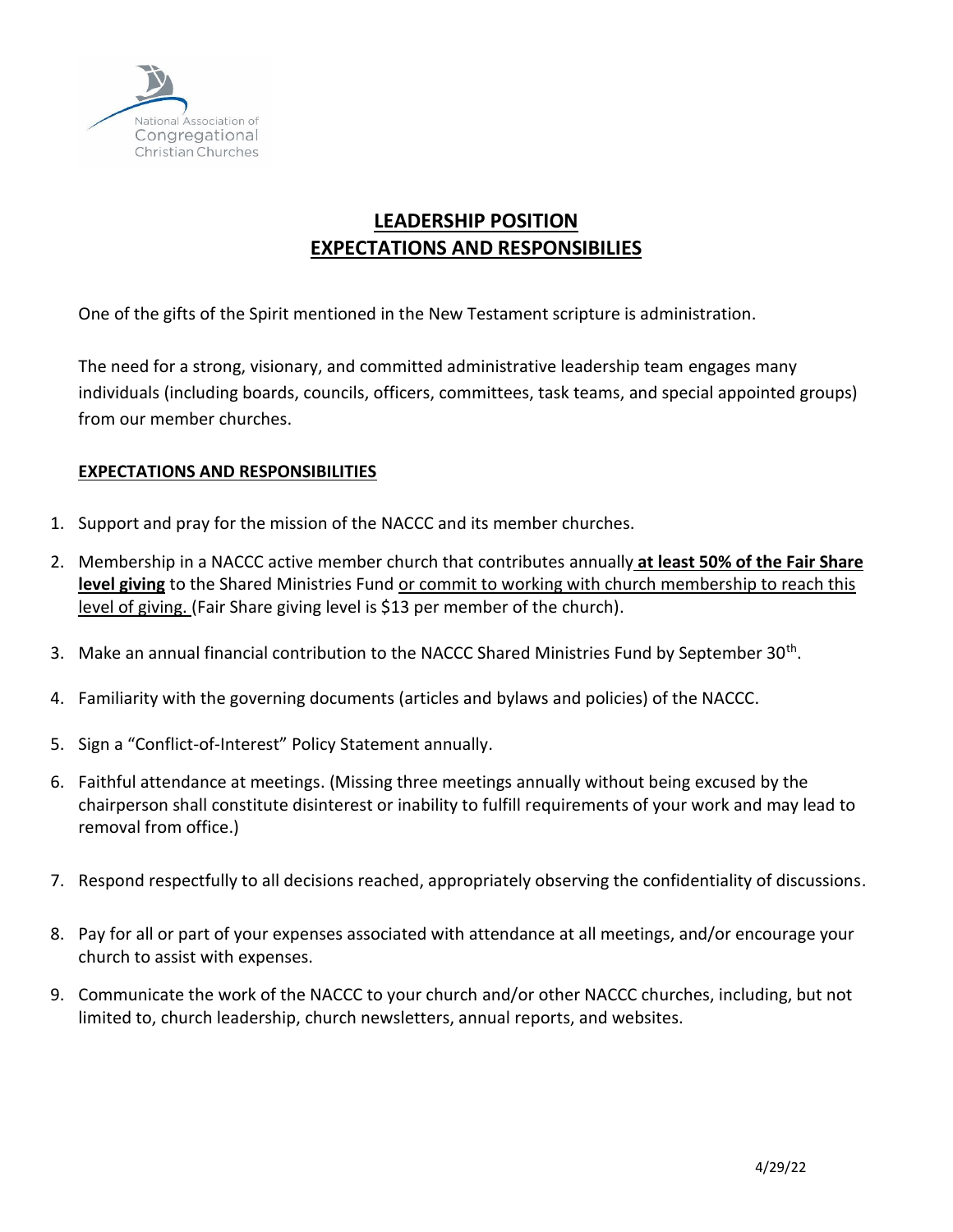

# **Nomination Form**

#### For Officers, Leadership Council, Board of Directors, and Ministry Councils **NOMINATIONS ACCEPTED THROUGHOUT THE YEAR SELF-NOMINATION WELCOME AND ENCOURAGED**

### **FY2023 Election Deadline is January 15, 2023, service will begin at the conclusion of the June 2023 Annual Meeting**

Forms may be downloaded from our website at [www.naccc.org](http://www.naccc.org/)

## **Due to the nature of our meetings, we require that all elected leaders be proficient with, and have access to a computer and the internet.**

### POSITION FOR WHICH CANDIDATE IS RECOMMENDED: (check any that apply)

| $\Box$<br>$\Box$<br>$\Box$<br>$\Box$<br>$\Box$<br>$\Box$<br>□                | Moderator (2-year term - continues from prior election)<br>$\Box$ Vice-Moderator (2-year term – continues from prior election)<br>□ Secretary* (1-year term; June 2023-June 2024)<br>Treasurer* (1-year term; June 2023-June 2024)<br>Historian* (1-year term; June 2023-June 2024)<br>Board of Directors (4-year term)<br>Youth Representative - Leadership Council* (1-year term; June 2023-June 2024)<br>Growth Ministry Council (3-year term)<br>Mission and Outreach Ministry Council (3-year term) | Please note: Positions that are<br>shaded are not up for election<br>this year. Those with an<br>asterisk (*) beside them may<br>have an incumbent prepared<br>to continue in office. |  |
|------------------------------------------------------------------------------|----------------------------------------------------------------------------------------------------------------------------------------------------------------------------------------------------------------------------------------------------------------------------------------------------------------------------------------------------------------------------------------------------------------------------------------------------------------------------------------------------------|---------------------------------------------------------------------------------------------------------------------------------------------------------------------------------------|--|
| $\Box$                                                                       | Vitality Ministry Council (3-year term)                                                                                                                                                                                                                                                                                                                                                                                                                                                                  |                                                                                                                                                                                       |  |
| $\Box$                                                                       | Annual Meeting and Conference Committee Member-at-Large (3-year term)                                                                                                                                                                                                                                                                                                                                                                                                                                    |                                                                                                                                                                                       |  |
|                                                                              | $\Box$ Serve on a non-elected committee or task team                                                                                                                                                                                                                                                                                                                                                                                                                                                     |                                                                                                                                                                                       |  |
|                                                                              |                                                                                                                                                                                                                                                                                                                                                                                                                                                                                                          |                                                                                                                                                                                       |  |
| <b>CITY</b>                                                                  | <b>STATE</b>                                                                                                                                                                                                                                                                                                                                                                                                                                                                                             | ZIP                                                                                                                                                                                   |  |
|                                                                              |                                                                                                                                                                                                                                                                                                                                                                                                                                                                                                          |                                                                                                                                                                                       |  |
|                                                                              |                                                                                                                                                                                                                                                                                                                                                                                                                                                                                                          |                                                                                                                                                                                       |  |
|                                                                              |                                                                                                                                                                                                                                                                                                                                                                                                                                                                                                          |                                                                                                                                                                                       |  |
| NOMINEE'S CHURCH NAME: (CHURCH must have active member status in the NACCC): |                                                                                                                                                                                                                                                                                                                                                                                                                                                                                                          |                                                                                                                                                                                       |  |

CITY\_\_\_\_\_\_\_\_\_\_\_\_\_\_\_\_\_\_\_\_\_\_\_\_\_\_\_\_\_\_\_\_\_\_\_\_\_\_\_\_\_\_\_\_\_\_\_\_\_\_\_\_\_\_\_\_\_\_STATE\_\_\_\_\_\_\_\_\_\_\_\_\_\_\_\_\_\_\_\_\_\_\_\_\_\_\_\_